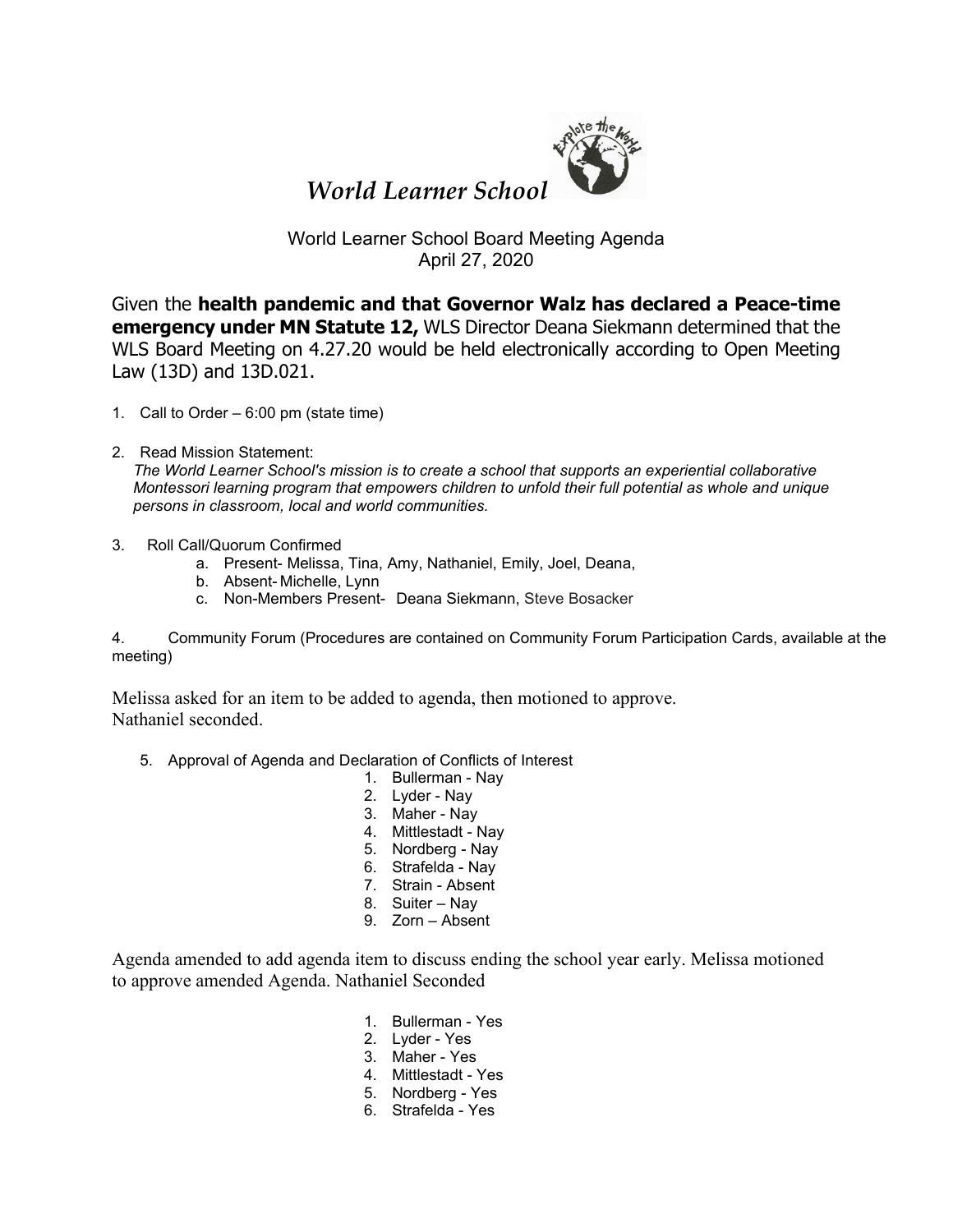- 7. Strain Absent
- 8. Suiter Yes
- 9. Zorn Absent
- 6. Approval of Consent Agenda:

Consent agenda items are considered routine in nature and will be voted upon with a single motion; however, by request from an individual school board member, individual items on the Consent Agenda may be removed from it for independent consideration.

A. Minutes of 3.30.20

B. Fundraising and Donation Records -

C.Fundraising Permissions & Grants – SHIP Water Fountain Grant, DonorsChose Godinez

- 1. Bullerman Yes
- 2. Lyder Yes
- 3. Maher Yes
- 4. Mittlestadt Yes
- 5. Nordberg Yes
- 6. Strafelda Yes
- 7. Strain Absent
- 8. Suiter Yes
- 9. Zorn Absent
- 7. Information/Discussion
	- A. ACNW Authorizing Activities FY21 Contract
		- a. Review and Discuss Process and Exhibits
		- B. Distance Learning Updates
			- a. Joel Suiter mentioned the Board's appreciation for the efforts of the teachers and the director to execute distance learning
	- C. FY21 Budget Review
		- a. Melissa asked about funding changes due to COVID. Per Deana, no
		- changes are currently expected.
	- D. Annual Meeting and Elections
- a. Can do written ballot without meeting per Section 3.7
	- b. Must notify eligible voters at least 30 days before the election per MN statute 124E.07 Subd. 5 (from ACNW Sounding Board Issue 14)
	- c. Must hold election during a day school is in session per MN statute 124E.07 Subd. 2 (from ACNW Sounding Board Issue 14)
	-
- d. Suggest holding elections this year by electronic vote e. Date can be set for 5.28.20 – 6.4.20
	- Eva & Joel mentioned they were in favor of Deana's recommendation.
	- Eva motioned to approve Deana to engage MyDirectVote to run our election via virtual format between May 28 – June 4.
		- 1. Bullerman Yes
		- 2. Lyder Yes
		- 3. Maher Yes
		-
		- 4. Mittlestadt Yes
		- 5. Nordberg Yes
		- 6. Strafelda Yes
		- 7. Strain Absent
		- 8. Suiter Yes
		- 9. Zorn Absent
	- E. Board Training Resource Presentation Stephen Bosaker at 6:20 pm
- a. Ecological Literacy

i.Summary 11.19.19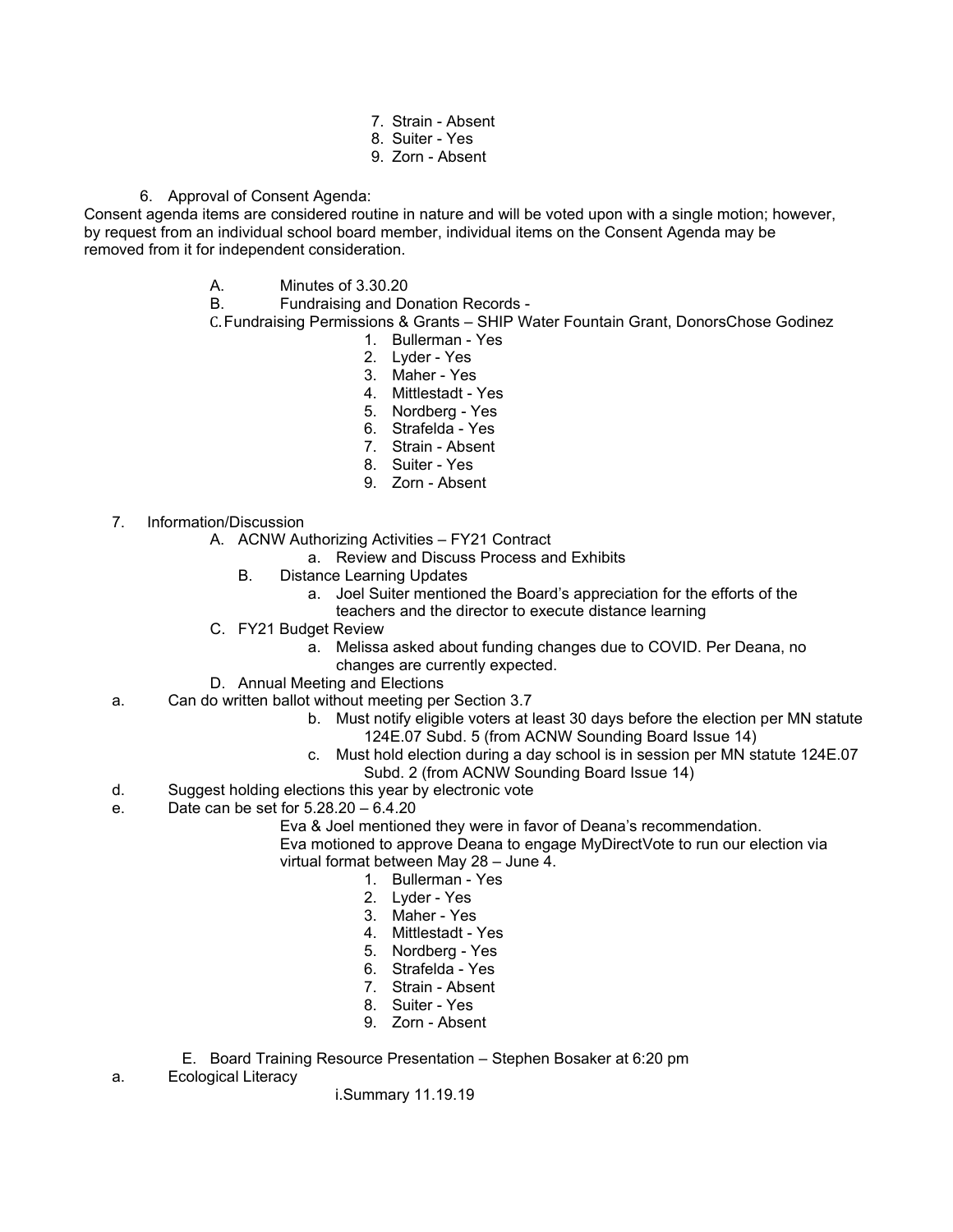- ii.The Problem of Sustainability 11.26.19
- iii.Sustainability in International Perspective 2.18.20
- iv.Fragments of Strategy 4.27.20 Moved to June 1st
- b. Employment and Governance MACS 1.25.20
- c. Finance Dawn Jenkins, TAG 8.26.19

## 8. Reports

- A. Director's Report
- B. Committee Reports
- C. Finance Committee
	- a. Finance Report Mar 2020
- 9. Action Items
	- A. Financial Report for Mar 2020
		- Joel Motioned to Approve, Emily Seconded;
			- 1. Bullerman Yes
			- 2. Lyder Yes
			- 3. Maher Yes
			- 4. Mittlestadt Yes
			- 5. Nordberg Yes
			- 6. Strafelda Yes
			- 7. Strain Absent
			- 8. Suiter Yes
			- 9. Zorn Absent
	- B. Personnel Employment Agreements Carol Davitt (long-term substitute teacher) Emily Motioned to Approve, Nathaniel Seconded;
		- 1. Bullerman Yes
		- 2. Lyder Yes
		- 3. Maher Yes
		- 4. Mittlestadt Yes
		- 5. Nordberg Yes
		- 6. Strafelda Yes
		- 7. Strain Absent
		- 8. Suiter Yes
		- 9. Zorn Absent
	- C. Policies: First Reading None
	- D. Policies: Second Reading 765 Student Telemedicine Melissa motioned to approve; Emily Seconded;
		- 10. Bullerman Yes
		- 11. Lyder Yes
		- 12. Maher Yes
		- 13. Mittlestadt Yes
		- 14. Nordberg Yes
		- 15. Strafelda Yes
		- 16. Strain Absent
		- 17. Suiter Yes
		- 18. Zorn Absent
			- Motion Approved.
	- E. FY21 Budget
		- Tina motioned to approve; Joel Seconded;
			- 1. Bullerman Yes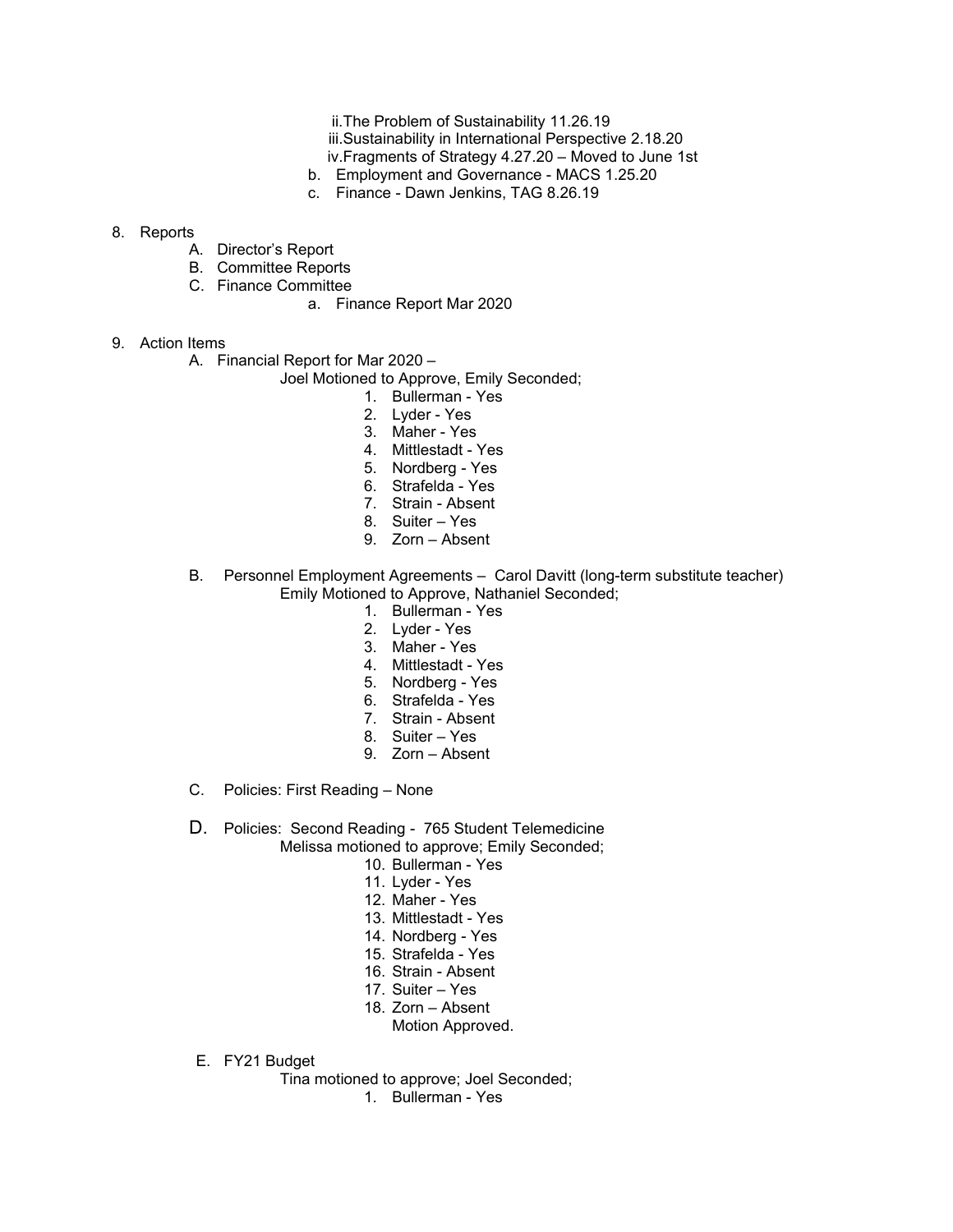- 2. Lyder Yes
- 3. Maher Yes
- 4. Mittlestadt Yes
- 5. Nordberg Yes
- 6. Strafelda Yes
- 7. Strain Absent
- 8. Suiter Yes
- 9. Zorn Absent
	- Motion Approved.
- F. FY21 Lease Aid Application

Tina motioned to approve; Melissa Seconded;

- 1. Bullerman Yes
- 2. Lyder Yes
- 3. Maher Yes
- 4. Mittlestadt Yes
- 5. Nordberg Yes
- 6. Strafelda Yes
- 7. Strain Absent
- 8. Suiter Yes
- 9. Zorn Absent
	- Motion Approved.
- G. FY21-FY23 Salary Schedules

Joel motioned to approve; Melissa Seconded;

- 1. Bullerman Yes
- 2. Lyder Yes
- 3. Maher Yes
- 4. Mittlestadt Yes
- 5. Nordberg Yes
- 6. Strafelda Yes
- 7. Strain Absent
- 8. Suiter Yes
- 9. Zorn Absent
	- Motion Approved.
- H. Removal of Board Member

Eva proposed to remove a board member Michelle Strain as she has not been participating since August 2019.

Joel motioned to approve; Emily Seconded;

- 1. Bullerman Yes
- 2. Lyder Yes
- 3. Maher Yes
- 4. Mittlestadt Yes
- 5. Nordberg Yes
- 6. Strafelda Yes
- 7. Strain Absent
- 8. Suiter Yes
- 9. Zorn Absent
	- Motion Approved.

10. Scheduling

A. WLS Board Meeting June 1, 2020 at 6 p m

11. Call to Adjourn – (state time) – 7:24 pm